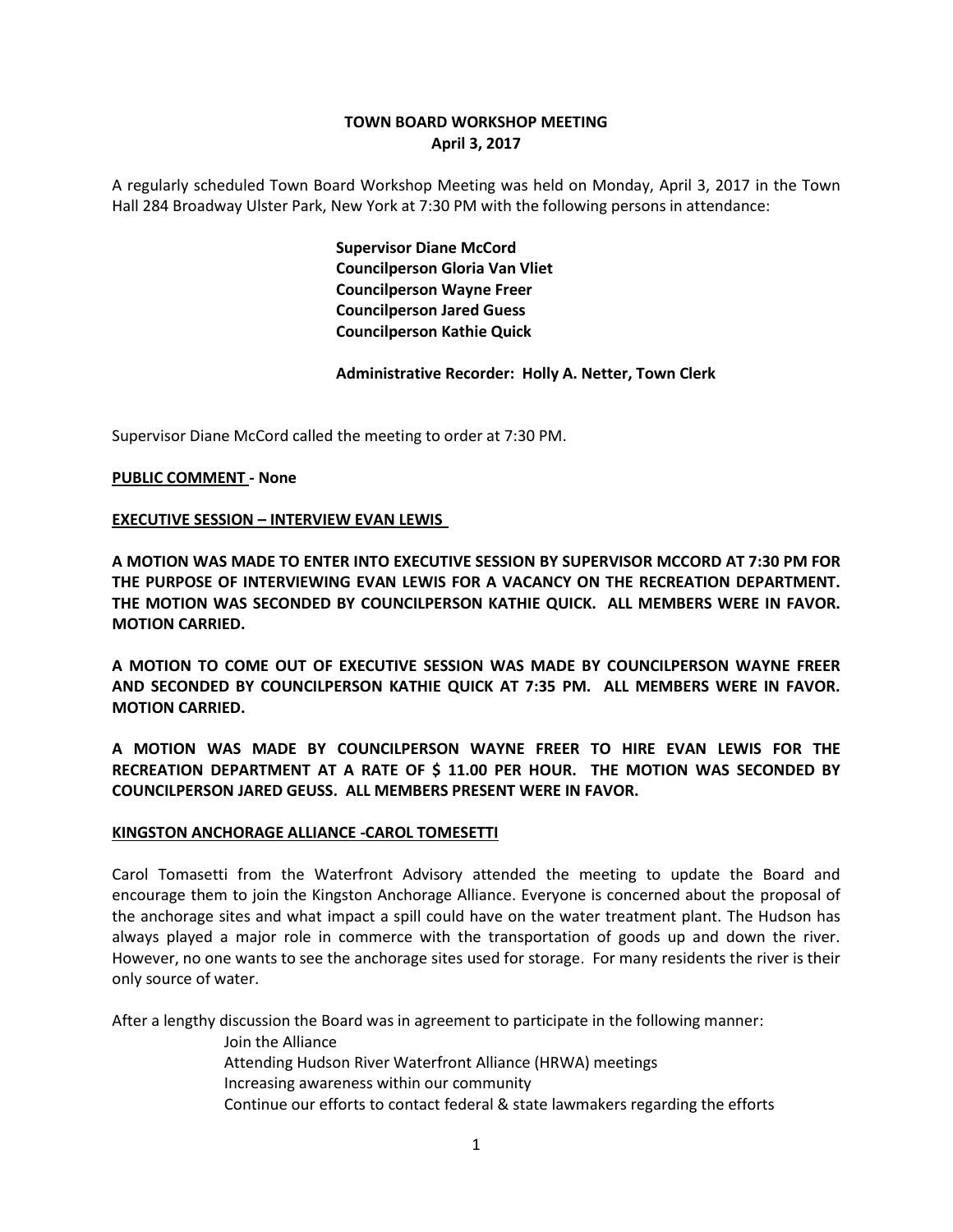**A MOTION WAS MADE BY SUPERVISOR MCCORD TO JOIN THE ALLIANCE. THE MOTION WAS SECONDED BY COUNCILPERSON WAYNE FREER. ALL MEMBERS PRESENT WERE IN FAVOR. MOTION CARRIED.** 

**A MOTION WAS MADE BY COUNCILPERSON KATHIE QUICK TO AUTHORIZE THE SUPERVISOR TO SIGN THE PLEDGE. THE MOTION WAS SECONDED BY COUNCILPERSON WAYNE FREER. ALL MEMBERS PRESENT WERE IN FAVOR. MOTION CARRIED.** 

Carol Tomesetti will keep the Board up to date on this matter.

## **T.E.V.A.S. CONTRACT**

Mike Lange, Matt Hall, and Mike Parr, members of the Town of Esopus Volunteer Ambulance squad, attended the meeting to discuss some changes they would like to see in the contract prior to the execution of the 2017 contract between the Town of Esopus and T.E.V.A.S. After a thorough discussion with the Town Board members the following changes in verbiage will be made to the contract:

Section 3 will read The rescue Squad shall provide the necessary drivers and attendants, in order to make available at all times, trained personnel and *all vehicles shall comply with state certification* to carry out this agreement. If the rescue Squad is not available, it will call a qualified ambulance service to cover any calls received.

Section 5 – *omit*

Section 8 – the words Malpractice policy will replace the word *Coverage*

Section 9 - shall read …and such records *NOT* subject to HIPPA shall be available to the Town for inspection…

The corrections will be made and the revised contract will be sent out.

T.E.V.A.S. will provide the Town with the Certificate of Liability Insurance for the rider listing the Town of Esopus as an additional insured.

Mike Lange recalled  $6 - 7$  years ago the Town reducing the amount of funds given to TEVAS from \$40,000 to \$25,000. He asked the Board to give consideration to adding \$5, 000 to the 2018 budget in order to start working on getting the total for TEVAS back to \$40,000 over the next few years.

### **EXECUTIVE SESSION – NEGOTIATION OF PRICE FOR PROPERTY FOR NEW WATER TANK**

**A MOTION WAS MADE BY SUPERVISOR DIANE MCCORD AT 8:29 PM TO ENTER INTO EXECUTIVE SESSION FOR THE PURPOSE OF DISCUSSING NEGOTIATION AND POTENTIAL LITIGATION OF ACQUIRING THE PROPERTY FOR THE NEW WATER TANK FOR THE PORT EWEN WATER DEPARTMENT. WATER SUPERINTENDENT DON KIERNAN WAS INVITED INTO THE SESSION. THE MOTION WAS SECONDED BY COUNCILPERSON KATHIE QUICK. ALL MEMBERS PRESENT WERE IN FAVOR. MOTION CARRIED.**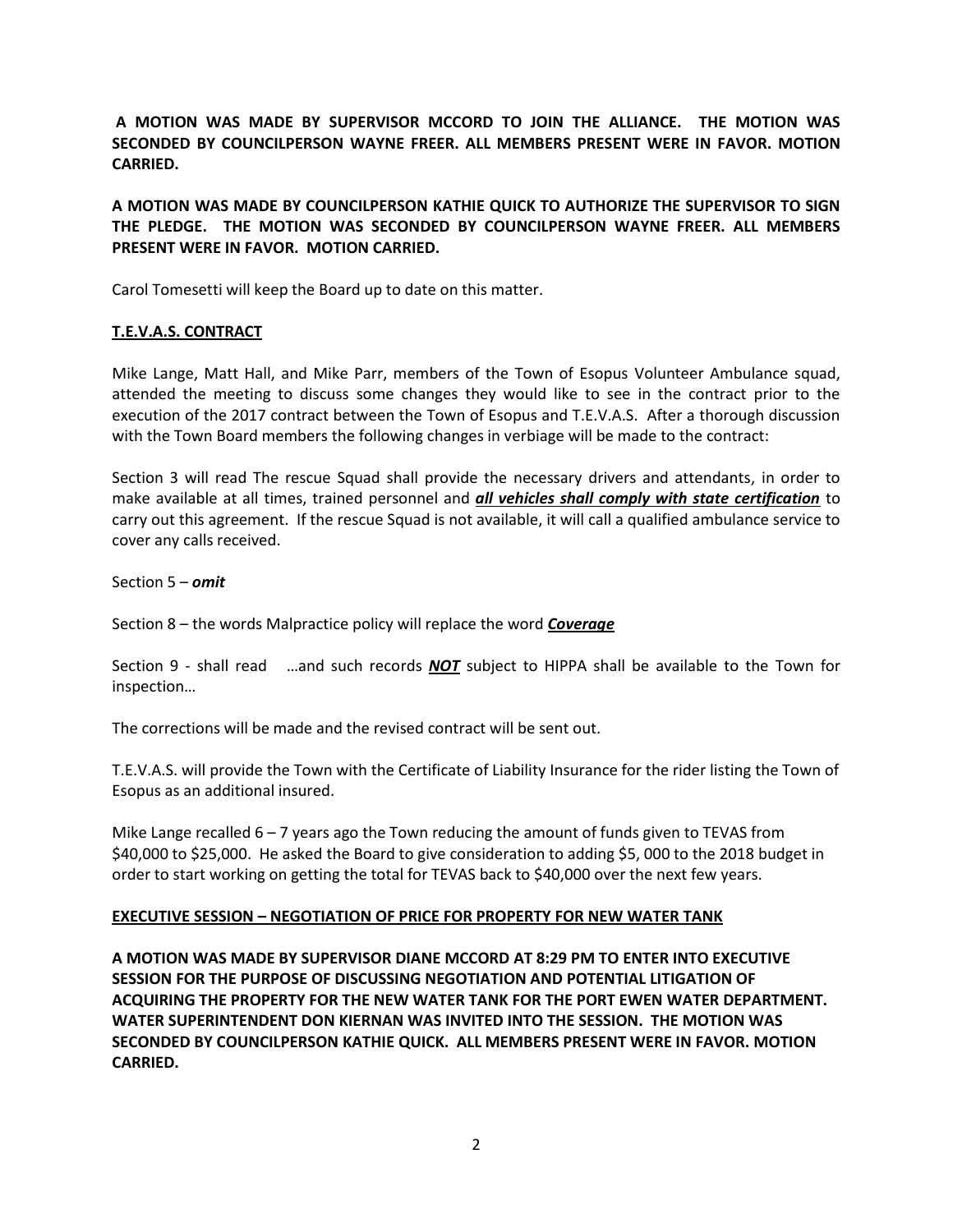# **A MOTION TO COME OUT OF EXECUTIVE SESSION WAS MADE AT 8:45 PM BY COUNCILPERSON GLORIA VAN VLIET. THE MOTION WAS SECONDED BY COUNCILPERSON KATHIE QUICK. ALL MEMBERS PRESENT WERE IN FAVOR. MOTION CARRIED.**

## **PLANNING BOARD VACANCY**

Melanie Marino has requested to be considered for the vacancy on the Planning Board. Melanie will need to submit a formal resignation letter from the ZBA and a resolution will be offered to have her fill the vacancy on the Planning Board.

Melanie was the ZBA representative for the Comprehensive Plan and wishes to remain on the committee. Since Fred Zimmer is already representing the Planning Board on this committee, Melanie can remain on the Board as the Town Resident Representative. A new member will need to be selected to represent the ZBA on the Committee.

### **TIMBERLINE TRAIL, WEST PARK ROADWAY**

Supervisor McCord received a letter from Dennis Cooper requesting the Town to construct a road according to Town specifications estimated at \$275,000. The road has never been paved and the subdivision had been started in 1985 -1986. The money was supposed to be put into escrow for the purpose of building the road, which was never completed. The Town Board discussed the request and determined it was the responsibility of the developer to pave the Road. If the owners of the properties on the road wish to bring it up to standards, the Town Board will consider taking it over and maintaining it.

## **SUPERVISOR SALARY**

Supervisor McCord has previously announced she is not running for another term. She provided the Town Board with a chart of Supervisor Salaries from all of the Towns in Ulster County and asked them to consider raising the salary to attract candidates to run for the office. Currently the position is considered part time and does not pay benefits. This matter will be discussed again at a future meeting.

### **PILGRIM PIPELINE RESOLUTION**

Supervisor McCord asked the Board to reconsider passing another resolution opposing the pipeline. The Town Board has already passed one memorializing resolution regarding this matter.

### **MISCELANEOUS**

Supervisor McCord said the Building Inspector has found a person to fill in as a part- time Fire Inspector who will be paid on an hourly basis to help with inspections. The individuals name is Richard Valentine. Councilperson Freer mentioned his understanding was Brad Valentine was the individual interested in the position and has worked for the Town in the past. Richard is his younger brother whom the Board has not met. The Board was asked if they wanted to interview the candidate. Gloria said as long as he has the credentials and the Building Inspector is satisfied then she did not have an issue with it. Sal will be his direct Supervisor. He will make a list and monitor Rich's time.